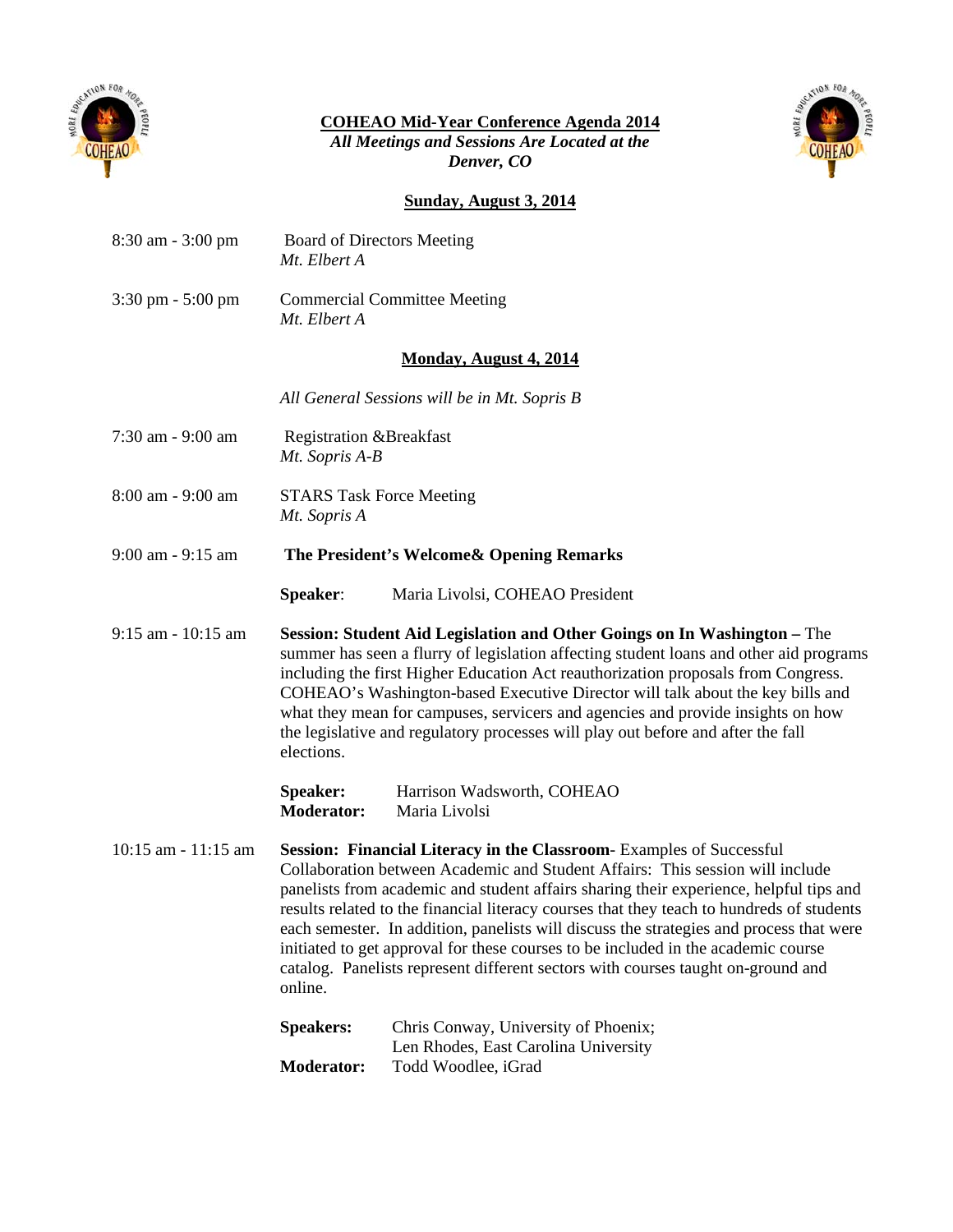| 11:15 am -11:30 am                   | <b>Break</b>                                                                                                                                                                                                                                                                                                                                                                                                                                                                                                                                                                                                                                  |  |                                                                                                                                                                                                                                                                                                                                                                                        |  |  |
|--------------------------------------|-----------------------------------------------------------------------------------------------------------------------------------------------------------------------------------------------------------------------------------------------------------------------------------------------------------------------------------------------------------------------------------------------------------------------------------------------------------------------------------------------------------------------------------------------------------------------------------------------------------------------------------------------|--|----------------------------------------------------------------------------------------------------------------------------------------------------------------------------------------------------------------------------------------------------------------------------------------------------------------------------------------------------------------------------------------|--|--|
| 11:30 am - 12:30 pm                  | <b>Session: Update on the Telephone Consumer Protection Act: Before wireless</b><br>telephones became ubiquitous, the Telephone Consumer Protection Act (TCPA) was<br>a minor privacy compliance issue for most organizations. Today, however, the<br>TCPA is a major regulatory enforcement and class action litigation risk. This session<br>will discuss the latest TCPA policy, legal, and regulatory developments – as well as<br>some key unsettled areas of the law. It will also include practical strategies and<br>solutions for companies of all sizes that use automated technologies to interact with<br>consumers.              |  |                                                                                                                                                                                                                                                                                                                                                                                        |  |  |
|                                      | <b>Speaker:</b><br>Mark Brennan, Hogan Lovells<br><b>Moderator:</b><br>Bob Perrin, William and Fudge                                                                                                                                                                                                                                                                                                                                                                                                                                                                                                                                          |  |                                                                                                                                                                                                                                                                                                                                                                                        |  |  |
| $12:30 \text{ pm} - 1:45 \text{ pm}$ | Lunch and Luncheon Address: David Strauss, Author, Speaker<br>Mt. Evans                                                                                                                                                                                                                                                                                                                                                                                                                                                                                                                                                                       |  |                                                                                                                                                                                                                                                                                                                                                                                        |  |  |
| $1:45$ pm $- 2:45$ pm                | Session: Perkins Task Force Meeting: The future of the Federal Perkins Loan<br>Program is at a critical juncture. Perkins is scheduled to expire on September 30,<br>2015, but what seems like a short time frame for institutions of higher education can<br>be an eternity for policy changes in Washington, D.C. Between now and 2015, what<br>can we do to ensure that the Perkins Loan program continues to exist? What has<br>COHEAO done up to this point to educate staff and Members of Congress about the<br>importance of maintaining Perkins?<br><b>Speakers:</b><br>Pam Devitt, University of Illinois, Chicago<br>Maria Livolsi |  |                                                                                                                                                                                                                                                                                                                                                                                        |  |  |
|                                      | Jan Hnilica, Wheaton College<br>Moderator:<br>Lee Anne Wigdahl, DeVry Education Group                                                                                                                                                                                                                                                                                                                                                                                                                                                                                                                                                         |  |                                                                                                                                                                                                                                                                                                                                                                                        |  |  |
| $2:45$ pm $-3:00$ pm                 | <b>Break</b>                                                                                                                                                                                                                                                                                                                                                                                                                                                                                                                                                                                                                                  |  |                                                                                                                                                                                                                                                                                                                                                                                        |  |  |
| $3:00 \text{ pm} - 4:00 \text{ pm}$  | Mt. Sopris A<br><b>Concurrent Session: Financial Aid for</b><br>non-Financial Aid Professionals &<br><b>Bursar Basics:</b> This session will include<br>a discussion of some common issues<br>surrounding collecting student account<br>debt after financial aid adjustments. A<br>presentation will cover why this happens<br>and what we campuses can do about it.                                                                                                                                                                                                                                                                          |  | Mt. Sopris B<br><b>Concurrent Session: Servicemember</b><br>Civil Relief Act: This session will take<br>a deep dive into the SCRA, including<br>who is covered, application for the<br>protection, material affect, and the<br>protections the act sets forth. Most<br>importantly, we will discuss recent<br>findings and enforcement activity<br>surrounding violations of the SCRA. |  |  |
|                                      | Speaker: Mike Hague, University of<br>Michigan<br>Moderator: Karen Reddick, National<br><b>Credit Management</b>                                                                                                                                                                                                                                                                                                                                                                                                                                                                                                                              |  | Speaker: David Head, Weltman,<br>Weinberg & Reis, Co., LPA<br>Moderator: Julie Barney, Enterprise<br>Recovery Systems, Inc.                                                                                                                                                                                                                                                            |  |  |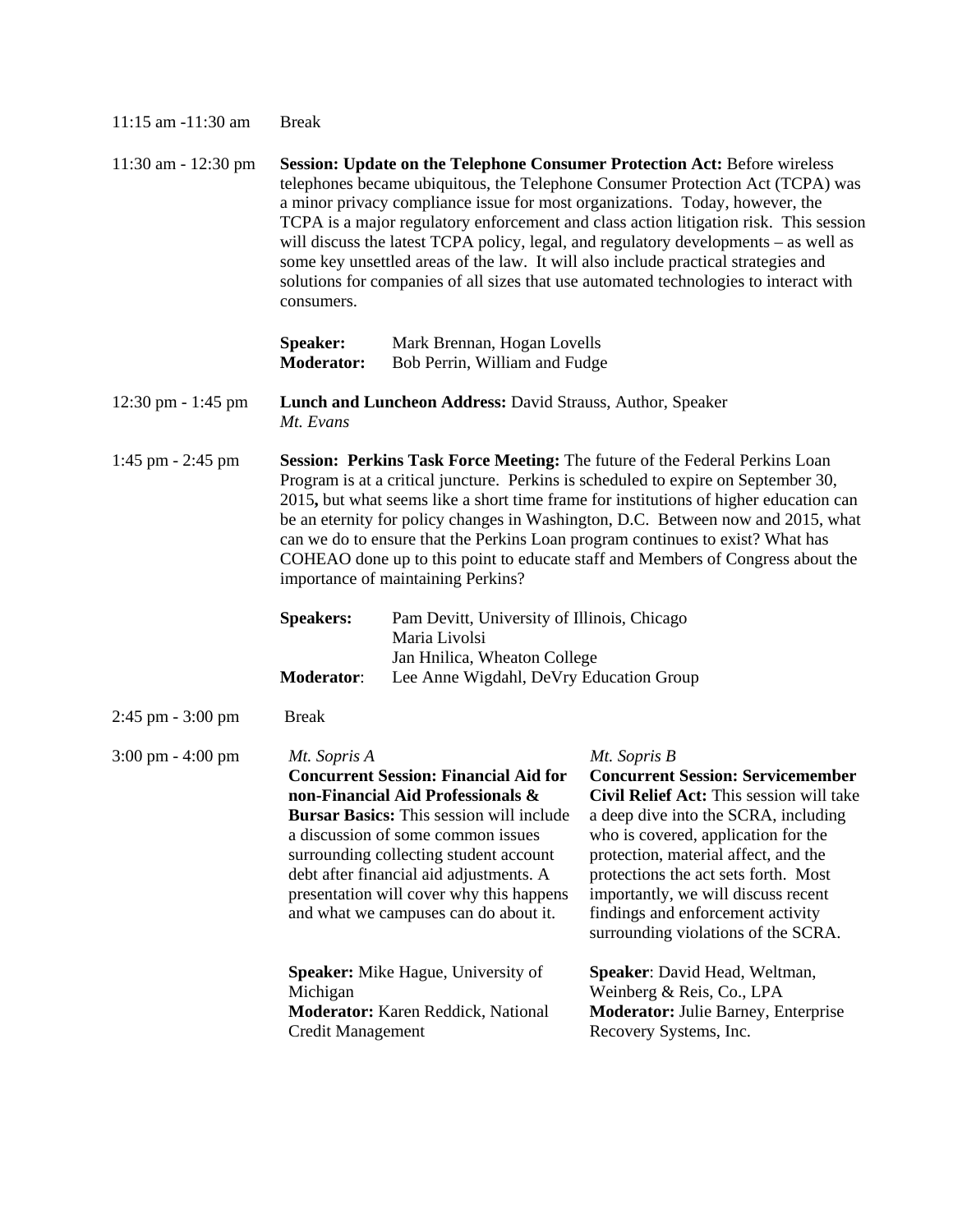| $4:00 \text{ pm} - 5:00 \text{pm}$  | Mt. Sopris A<br><b>Concurrent Session: Perkins Basics:</b><br>Review the nuts and bolts of Perkins<br>loans, responsibilities of the school and<br>the student, promissory notes and<br>disclosures, and Perkins regulations and<br>compliance issues.                                                                                                                                                                                                                                                                                                                                                                                                                                                         |                                                                                                  | Mt. Sopris B<br><b>Concurrent Session: Statutes of</b><br><b>Limitation:</b> This session will provide a<br>basic understanding of SOL and why it<br>is important. This session will also<br>discuss SOL calculation for receivables<br>and loans, situations where the SOL will<br>be reset or tolled, withholding services,<br>and look at how state laws must be<br>considered. |  |
|-------------------------------------|----------------------------------------------------------------------------------------------------------------------------------------------------------------------------------------------------------------------------------------------------------------------------------------------------------------------------------------------------------------------------------------------------------------------------------------------------------------------------------------------------------------------------------------------------------------------------------------------------------------------------------------------------------------------------------------------------------------|--------------------------------------------------------------------------------------------------|------------------------------------------------------------------------------------------------------------------------------------------------------------------------------------------------------------------------------------------------------------------------------------------------------------------------------------------------------------------------------------|--|
|                                     | of Kansas Medical School<br>& Lawson                                                                                                                                                                                                                                                                                                                                                                                                                                                                                                                                                                                                                                                                           | <b>Speaker:</b> Keith Fitzsimmons, University<br>Moderator: Lori Hartung, Todd, Bremer           | <b>Speaker:</b> David Head,<br>Weltman, Weinberg & Reis Co., LPA<br>Moderator: Larry Rock, Concordia<br>College                                                                                                                                                                                                                                                                    |  |
| $6:00 \text{ pm} - 7:00 \text{ pm}$ | Cocktail and Hors d'Oeuvres Reception<br>Capitol Peak A, 38 <sup>th</sup> Floor                                                                                                                                                                                                                                                                                                                                                                                                                                                                                                                                                                                                                                |                                                                                                  |                                                                                                                                                                                                                                                                                                                                                                                    |  |
|                                     |                                                                                                                                                                                                                                                                                                                                                                                                                                                                                                                                                                                                                                                                                                                | Tuesday, August 5, 2014                                                                          |                                                                                                                                                                                                                                                                                                                                                                                    |  |
| 8:00 am - 9:00 am                   | Breakfast: Financial Literacy Task Force Meeting<br>Mt. Sopris A                                                                                                                                                                                                                                                                                                                                                                                                                                                                                                                                                                                                                                               |                                                                                                  |                                                                                                                                                                                                                                                                                                                                                                                    |  |
| 9:00 am - 10:15 am                  | <b>Session: Department of Education Policy and Regulations Old and New:</b><br>Between negotiated rulemaking on cash management, PLUS Loans, and distance<br>education and another round of negotiations pertaining to campus reporting and the<br>Violence Against Women Act (VAWA), it has been an incredibly busy year for the<br>Department of Education. A top official from the Department will provide an update<br>on regulations affecting Perkins Loans and other pertinent issues in the Federal<br>Student Aid programs. This session will feature updates on pending rules and<br>regulations as well as the Administration's efforts on the Postsecondary Institutions<br>Ratings System (PIRS). |                                                                                                  |                                                                                                                                                                                                                                                                                                                                                                                    |  |
|                                     | Speaker:                                                                                                                                                                                                                                                                                                                                                                                                                                                                                                                                                                                                                                                                                                       | Gail McLarnon, (via call-in), U.S. Department of Education, Office<br>of Postsecondary Education |                                                                                                                                                                                                                                                                                                                                                                                    |  |
|                                     | <b>Moderator:</b><br>Tom Schmidt, University of Minnesota                                                                                                                                                                                                                                                                                                                                                                                                                                                                                                                                                                                                                                                      |                                                                                                  |                                                                                                                                                                                                                                                                                                                                                                                    |  |
| 10:15 am - 10:30 am                 | Break                                                                                                                                                                                                                                                                                                                                                                                                                                                                                                                                                                                                                                                                                                          |                                                                                                  |                                                                                                                                                                                                                                                                                                                                                                                    |  |